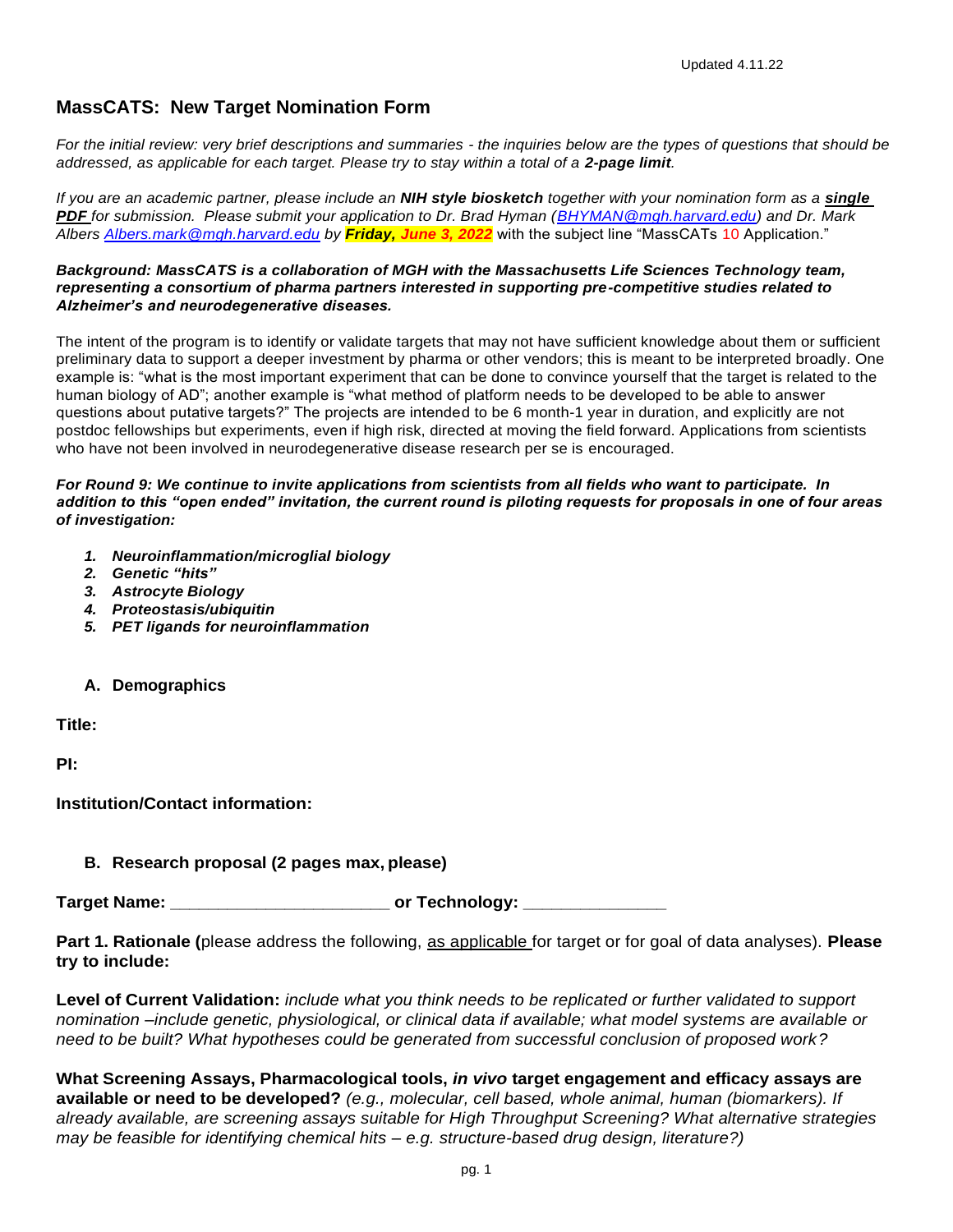**How would this impact clinical trials? / What would a clinical POC look like?** Although not needed for some programs, in general it is never too early to think about this... *What is concrete goal of therapeutic approach - disease modification/prevention, etc.). Explain initial ideas on how PK and PD readouts might be envisioned.*

## *Part 2.* **Experimental plan**

*What is the "killer experiment", or the critical next piece of data that is needed to further validate or develop this target? This is the "ask" – i.e., what can MassCATS do to help move this project from point A to point B?*

**Key immediate next steps and time line** *needed to further validate this target (e.g. understanding if target is in brain and changes in AD; replication of initial data; development of HTS screen; carrying out HTS screen (with the Harvard Institute of Therapeutic Sciences or ICCB-Longwood Screening facility, MassCATS partners), development of biomarker or target engagement assay). State criteria for "success".* If indicated, include a Gannt chart or something similar, to clearly show timeline for reaching key project milestones and decision points.)

## **Part 3. Budget ballpark (ranging from \$5K – \$100K total costs- note this is inclusive of your institution's indirect costs) and very brief justification**

**Part 4. Include 4 or 5 Key References to support your target**